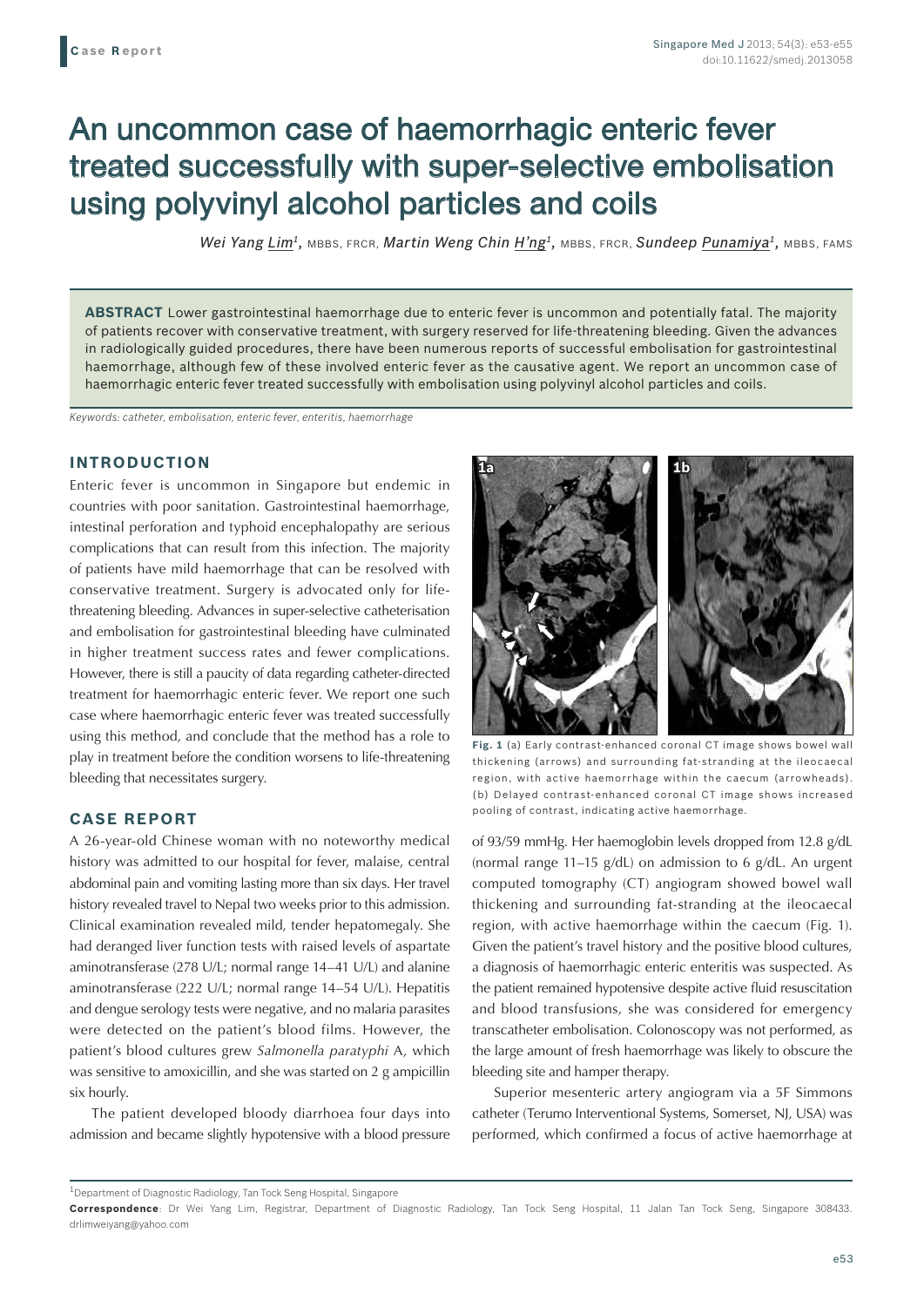

**Fig. 2** (a) Angiogram, performed with the tip of the catheter within the ileocolic artery, shows a focal arterial blush in the caecum (arrowhead), confirming a focus of active haemorrhage. (b) Angiogram shows coaxial advancement of the microcatheter with the tip (arrow) at the terminal ileocolic artery. Again, focal arterial blush in the caecum (arrowhead) indicates a focus of active haemorrhage.

the caecum (Fig. 2). The catheter was advanced into the ileocolic artery and a 2.7F microcatheter (Progreat, Terumo Interventional Systems, Somerset, NJ, USA) was inserted coaxially into the bleeding vasa recta (Fig. 3). Embolisation was performed with small amounts (355–500 micron) of polyvinyl alcohol (PVA) particles (Contour, Boston Scientific Corporation, Natick, MA, USA), followed by two coils – a figure-of-8 coil and a 4-mm complex helical coil (Boston Scientific Corporation, Natick, MA, USA). The coils were used because the PVA particles alone were unable to stop the bleeding. Post-procedure CT angiogram showed complete occlusion of the bleeding vasa recta (Fig. 4). The entire procedure was uneventful and well-tolerated by the patient.

The patient was subsequently placed in a high-dependency ward and her progress was monitored. She remained asymptomatic without any episodes of rebleeding. On Day 2 post procedure, her haemoglobin level rose to 9.7 g/dL, and on Day 5, she was discharged with oralised cotrimoxazole to be taken 12 hourly for two weeks. At one month post procedure, the patient had a normal haemoglobin level of 11.8 g/dL and negative stool culture. Follow-up colonoscopy was not performed, as the patient was asymptomatic.

## **DISCUSSION**

Enteric fever is an orally transmitted systemic bacterial infection. When caused by *Salmonella typhi*, it is known as typhoid fever, and when due to *Salmonella paratyphi* A, B, or C, it is called paratyphoid fever. As both typhoid and paratyphoid fevers share similar clinical syndromes, the more inclusive term 'enteric fever' is often used.(1) Paratyphoid fever is considered milder and more infrequent than typhoid fever, and constitutes about  $25\%$  of all enteric fevers.<sup>(2)</sup> This proportion is rapidly changing, with an increased incidence of paratyphoid being reported in countries such as Nepal; a phenomenon probably related to the fact that only vaccines protecting against *Salmonella typhi* are available.<sup>(1)</sup>

Enteric fever occurs primarily in developing nations with poor sanitation, and is endemic in Asia, Africa, Latin America,



**Fig. 3** Super-selective angiogram, performed with the tip of the microcatheter in the terminal ileocolic artery (white arrow), shows contrast within the vasa recta (black arrow) and further delineates the area of acute haemorrhage (arrowhead).



**Fig. 4** Post-embolisation angiogram shows complete occlusion of the bleeding vasa recta, with no further extravasation.

the Caribbean and Oceania. It is infrequent in Singapore, with a total of 2,464 laboratory confirmed cases (1,699 cases of typhoid and 765 cases of paratyphoid) reported in the period 1990–2009. More than 90% of cases of enteric fever in Singapore are imported, mainly from the Indian subcontinent and Indonesia.<sup>(3)</sup> The incidence of indigenous enteric fever is low, occurring at a current annual rate of 0.26 per 100,000 population.(3)

Important complications of enteric fever include gastrointestinal haemorrhage, intestinal perforation and typhoid encephalopathy.(4) The cause of gastrointestinal haemorrhage is the erosion of a necrotic lymphoid follicle through the wall of an enteric vessel.<sup>(4)</sup> Bleeding is seen in up to 10% of patients, typically occurring during the third or fourth week of illness.(5,6) In about  $2\%$  of cases, the bleeding can be severe and life-threatening,  $(4,6)$ as in our case. Although there is scant data on the sites of bowel involvement in paratyphoid infection, ulcers in patients with typhoid fever have been found to involve the terminal ileum (100%), ileocaecal valve (57%), ascending colon (43%) and transverse colon (29%) on colonoscopy.(7)

The majority of bleeds may be treated conservatively, although the mortality rate of life-threatening bleeding is more than 30%.<sup>(6)</sup> While colonoscopy may be used to locate bleeding foci in enteric fever and permit adrenaline injection, mucosal fragility may render this unsafe.<sup> $(7)$ </sup> Furthermore, the exact site